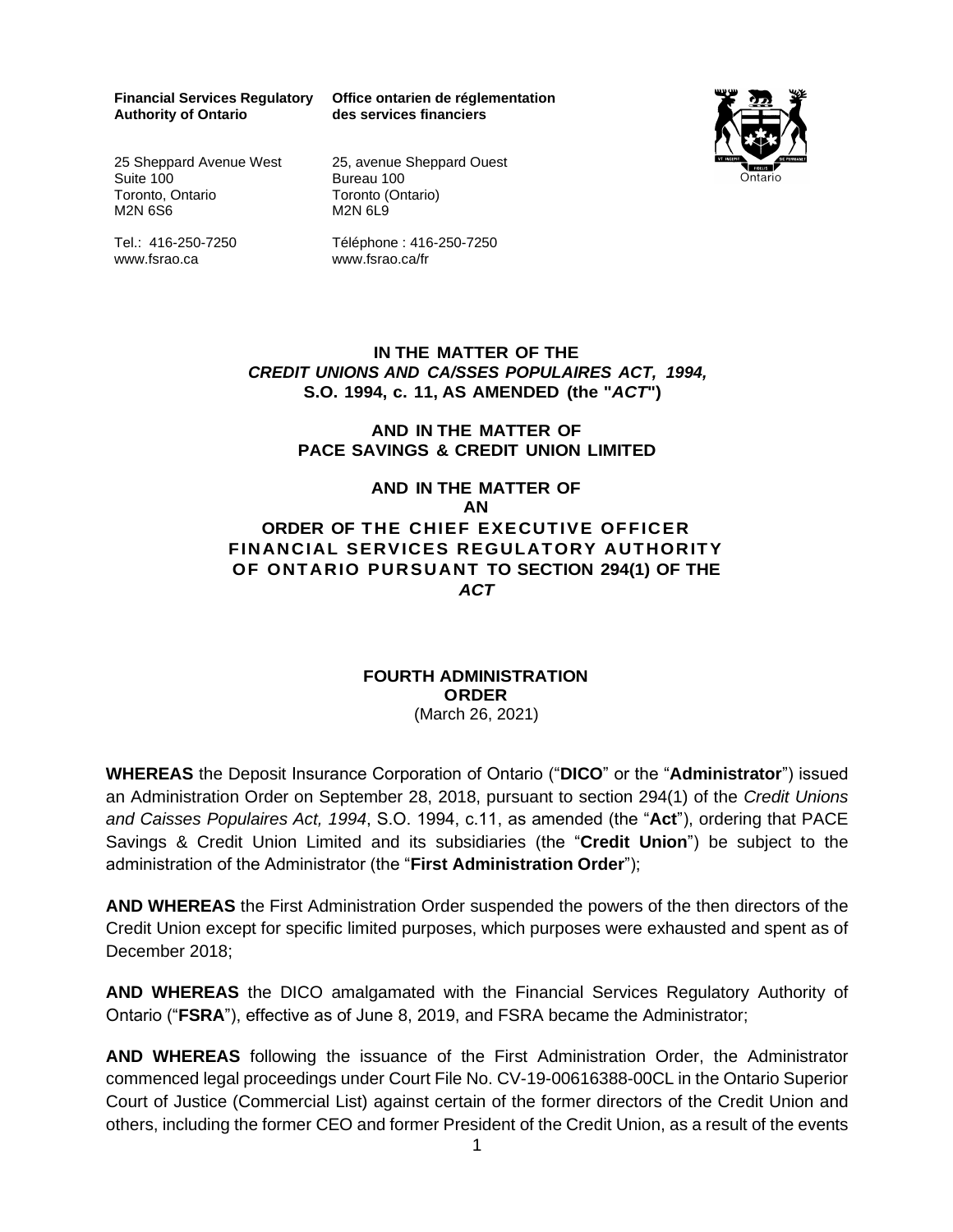giving rise to the Administration Order, and certain other legal proceedings have been or will be commenced by the Administrator in relation to the events giving rise to the Administration Order and responding to related claims, counterclaims and cross-claims (collectively, the "**Recovery Litigation**");

**AND WHEREAS** in or about January 2020, FSRA commenced a process by which the Credit Union could be released from Administration pursuant to section 295(4) of the *Act*;

**AND WHEREAS** FSRA had determined that, as part of the process for releasing the Credit Union from Administration, enhanced governance and oversight was required at the Credit Union;

**AND WHEREAS** the Administrator held a special members' meeting on January 27, 2020, at which time a majority of the members present and voting at the meeting, voted in favour of the appointment of a slate of candidates proposed by the Administrator as directors of the Credit Union (the "**2020 Directors**"), along with certain by-law amendments;

**AND WHEREAS** the Administrator wished to provide for a period of transition to allow the 2020 Directors ample time to be able to properly orient themselves with the Credit Union's business and affairs before permitting the 2020 Directors to exercise additional control over the Credit Union's operations while the Credit Union remained under Administration;

**AND WHEREAS** the Administrator issued a second Administration order dated February 19, 2020 (the "**Second Administration Order**"), which, *inter alia,* granted the 2020 Directors the authority to conduct meetings of the Board of Directors for the Credit Union (the "**2020 Board**"), and committees of the Board, in accordance with the Credit Union's by-laws and policies and to exercise certain powers and make certain decisions subject to the approval of the Administrator where expressly required, including hiring a new management team (**"2020 Management Team"**) consisting of a chief executive officer (**"CEO"**), a chief financial officer (**"CFO"**), and a chief risk officer (**"CRO"**);

**AND WHEREAS** the 2020 Directors recruited and hired the 2020 Management Team with the approval of the Administrator;

**AND WHEREAS** the Administrator issued a third Administration order dated April 28, 2020 (the "**Third Administration Order**") that permitted the Credit Union, through the 2020 Directors and the 2020 Management Team, to exercise additional powers under the *Act* while the Credit Union remained under Administration;

**AND WHEREAS** on May 14, 2020, the Credit Union executed a resolution, as sole shareholder of PACE Securities Corporation ("**PSC**") to effect the winding up of PSC and its direct and indirect subsidiaries including Pace Financial Limited ("**PFL**");

**AND WHEREAS** on May 14, 2020, PSC and PFL applied for and were granted a Winding-Up Order appointing Ernst & Young to oversee their liquidation;

**AND WHEREAS** in the context of the winding-up of PSC and PFL, the Ontario Superior Court of Justice issued an Order on August 6, 2020, (the **"Appointment Order"**) appointing "Representative Counsel" to represent "Investor Claimants" (as those terms are defined in the Appointment Order), who may have suffered losses related to their purchase of investment shares in PFL and First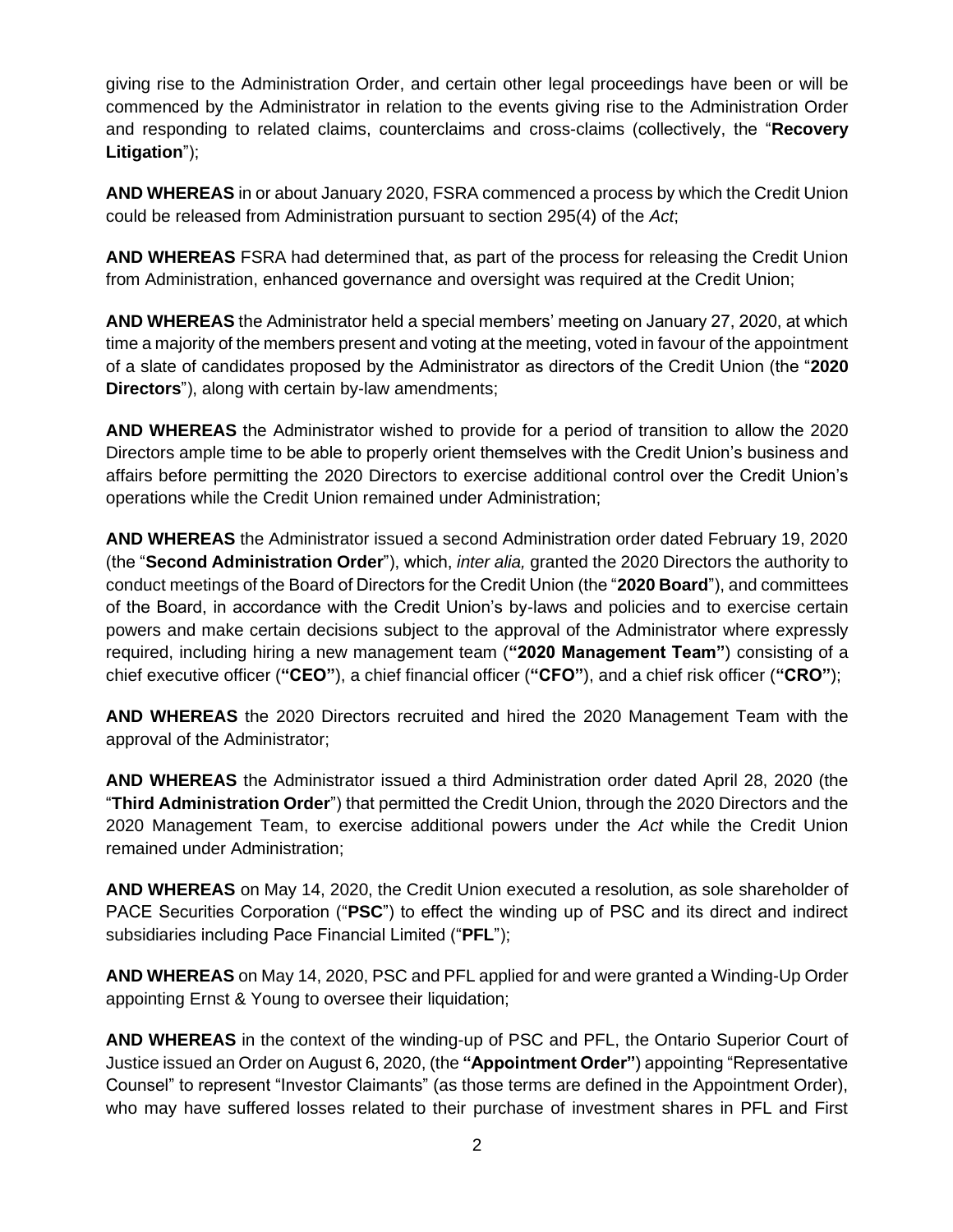Hamilton Holdings Inc. and to take and perform for and on behalf of the Investor Claimants, all steps and all acts necessary or desirable to represent the interests of the Investor Claimants, including by negotiation, compromise, arrangement, settlement or litigation (the "**Investor Litigation**");

**AND WHEREAS** on November 18, 2020, the Chair of the Board of the Credit Union resigned from the 2020 Board, effective immediately, and thereafter, between November 18, 2020 and January 2021, the remaining members of the 2020 Board tendered their resignation such that the Credit Union no longer has any directors, no functioning Board and has not had quorum since November 20, 2020;

**AND WHEREAS** on November 20, 2020, the CEO and CRO who had been hired by the 2020 Board on behalf of the Credit Union resigned from their offices with the Credit Union;

**AND WHEREAS** effective December 21, 2020, the Administrator appointed a new CEO for the Credit Union (the "**New CEO**") who, together with the other members of the Credit Union's senior management, including the CFO, have been managing the daily operations of the Credit Union; and

**AND WHEREAS** with the appointment of the New CEO, who has now had the opportunity to orient himself with the Credit Union's business and affairs, the Administrator is now prepared to allow the Credit Union, through the New CEO, to exercise additional powers under the Act.

# **NOW THEREFORE, THE ADMINISTRATOR HEREBY ORDERS THAT**:

- 1. The Administrator hereby grants the New CEO and the Credit Union's senior management, the power to manage the ordinary business and affairs of the Credit Union, as described more fully in paragraph 2 and as limited by paragraph 3 herein.
- 2. The Administrator hereby grants the New CEO and the Credit Union's senior management the power to:
	- (a) Carry on the ordinary management and conduct operations of the Credit Union and its subsidiaries in accordance with the by-laws, articles, policies and guidelines of the Credit Union and the Act;
	- (b) Preserve, maintain, realize, dispose of and add to the property of the Credit Union, other than such property as is referred to in paragraph 3(b) and 3(c) herein; and
	- (c) Receive the income and revenue of the Credit Union.
- 3. The Administrator shall continue to retain the authority to:
	- (a) Exercise the powers of the Credit Union for matters outside the ordinary course of business, and of the directors, officers and committees;
	- (b) Require or permit the Credit Union to enter into an amalgamation agreement, dispose of its core assets, and liabilities or be wound up;